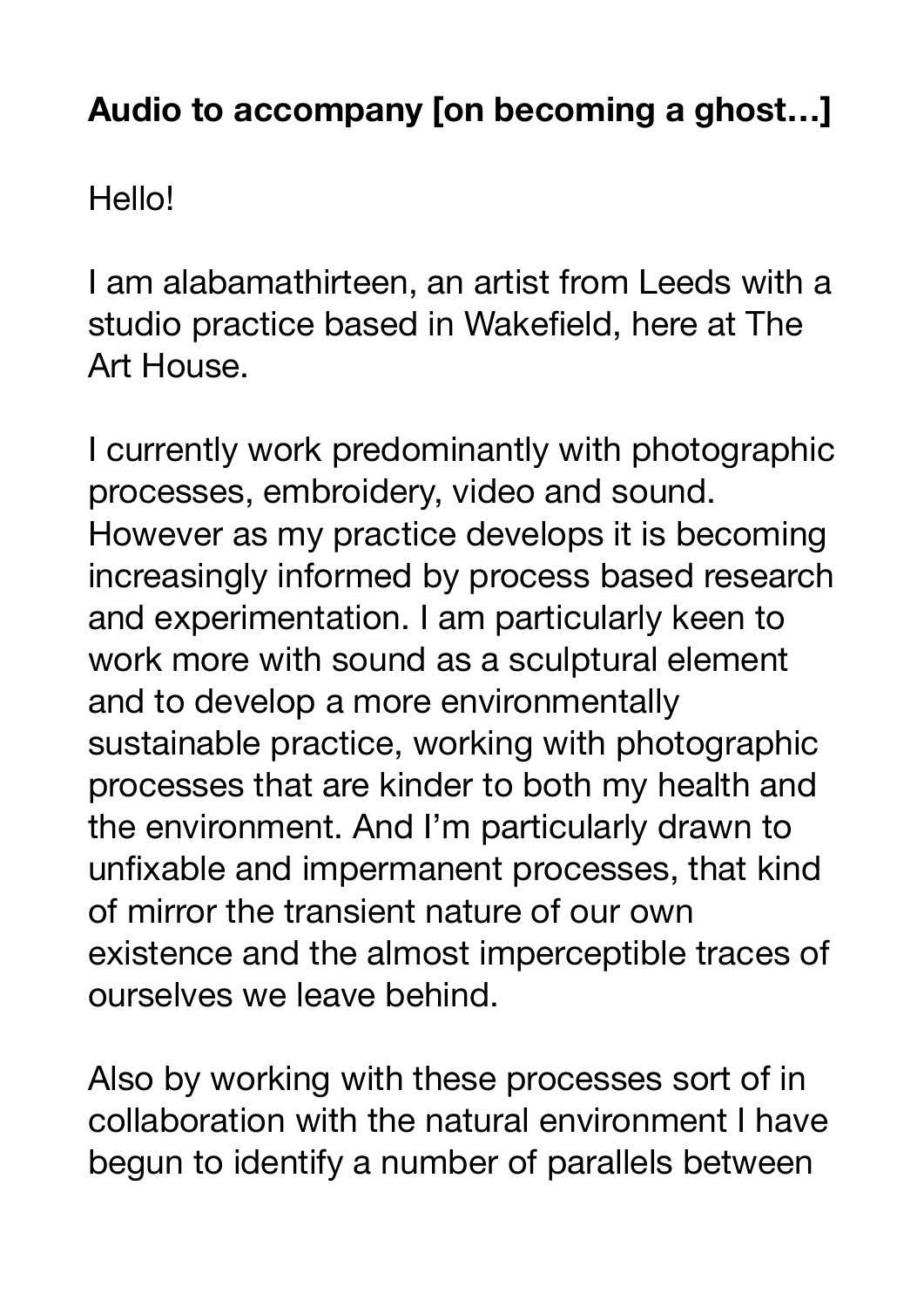how I work as a disabled artist and the cyclical rhythms that exist in nature. And I am kid of keen to explore how responding to the changing seasons, to fruitful and fallow times, can become more embodied within my practice.

My practice itself explores how we exist in our bodies, spaces and places, and questions who gets to take up the most space and whose voices get to be heard the loudest, drawing particularly on my complex relationship with the outside world as a disabled, neurodivergent, working class woman.

It does mean that my work often focuses on relationships with spaces that I can't physically be in. But an interesting element of that although I can't picture things in my head, as I have aphantasia, I do experience a very visceral sensory response to how a space feels to me and that kind of leads my response to the work.

I was artist in residence at The Art House in 2021, and spent some time here both in May and November/December time, and the work I have created for this exhibition is a series that's been created during a period of research and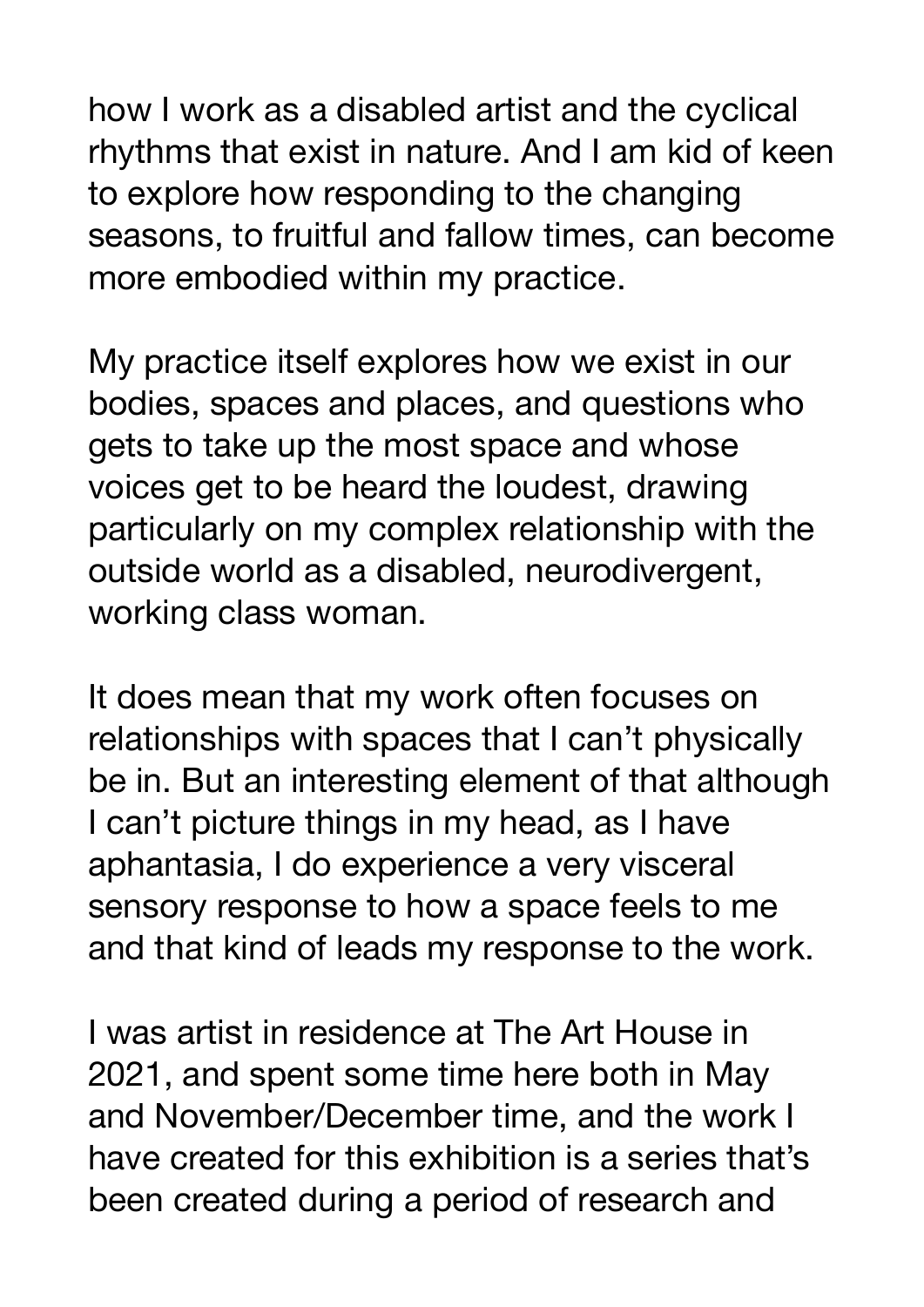development over the previous year, which includes my time at The Art House, and its sort of documenting the beginning of my journey as an artist.

The work in this exhibition itself includes a video piece, a soundscape, some clay pieces and five series of photographic work. The central sort of audio visual work is supported by process based research exploring a range of unfixed or impermanent photographic processes.

So in Unfixed I and II they document two traditional photographic process, lumen printing and cyanotypes, that are usually fixed with chemicals to retain the image. But I was interested to explore how the image would change, degrade or fade if they continued to be exposed to light without fixing.

Traces I and II are both series of polaroids documenting the often overlooked traces of existence that are left behind in spaces.

And Traces III is another series of polaroids that documents the making of a camera obscura room that I created during my PANIC! Bursary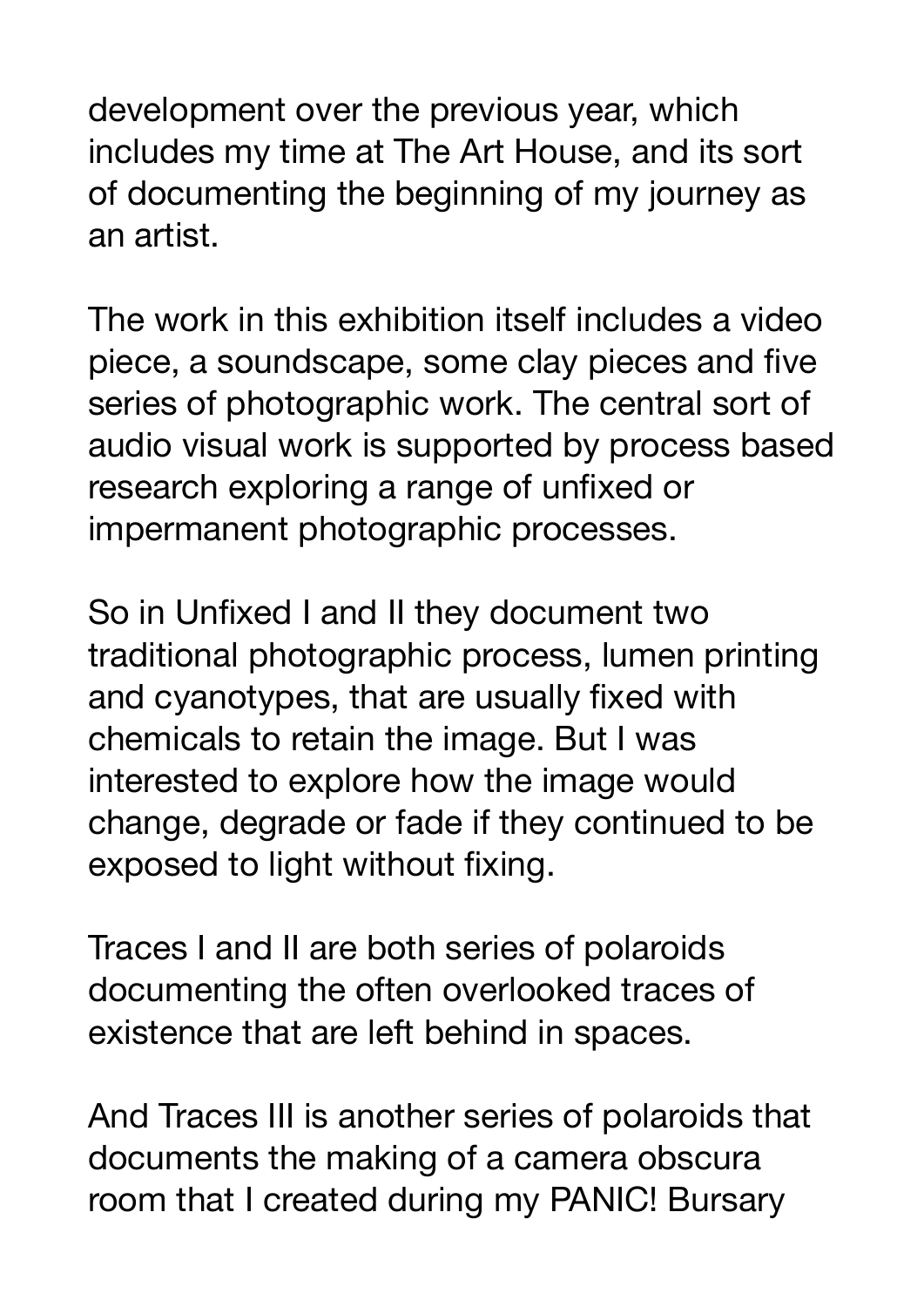from The Tetley, which essentially projected the outside world on to the walls of my bedroom.

I am interested in how we experience art through different sense and how I can play around with that, so for example how we can see a sound or hear an image, so it was really great to get to create a soundscape that's played in the gallery space, that has actually been created from images that feature in the exhibition itself!

Thematically this particular body of work, [on becoming a ghost…], explores the impact of isolation and exclusion from society on the very essence of our identity and existence. This work, its all kind of small as well, and that kind of reflects both the circumstances in which it was created, the limited access I had to space and resources at the time, and also the smallness of life that many disabled people, including myself, feel we exist in.

The last thing that I would say about this body of work, is whilst its obviously very relatable to the ongoing pandemic, thats not purely what its about. And that this experience of isolation and exclusion from society is a actually a perpetual